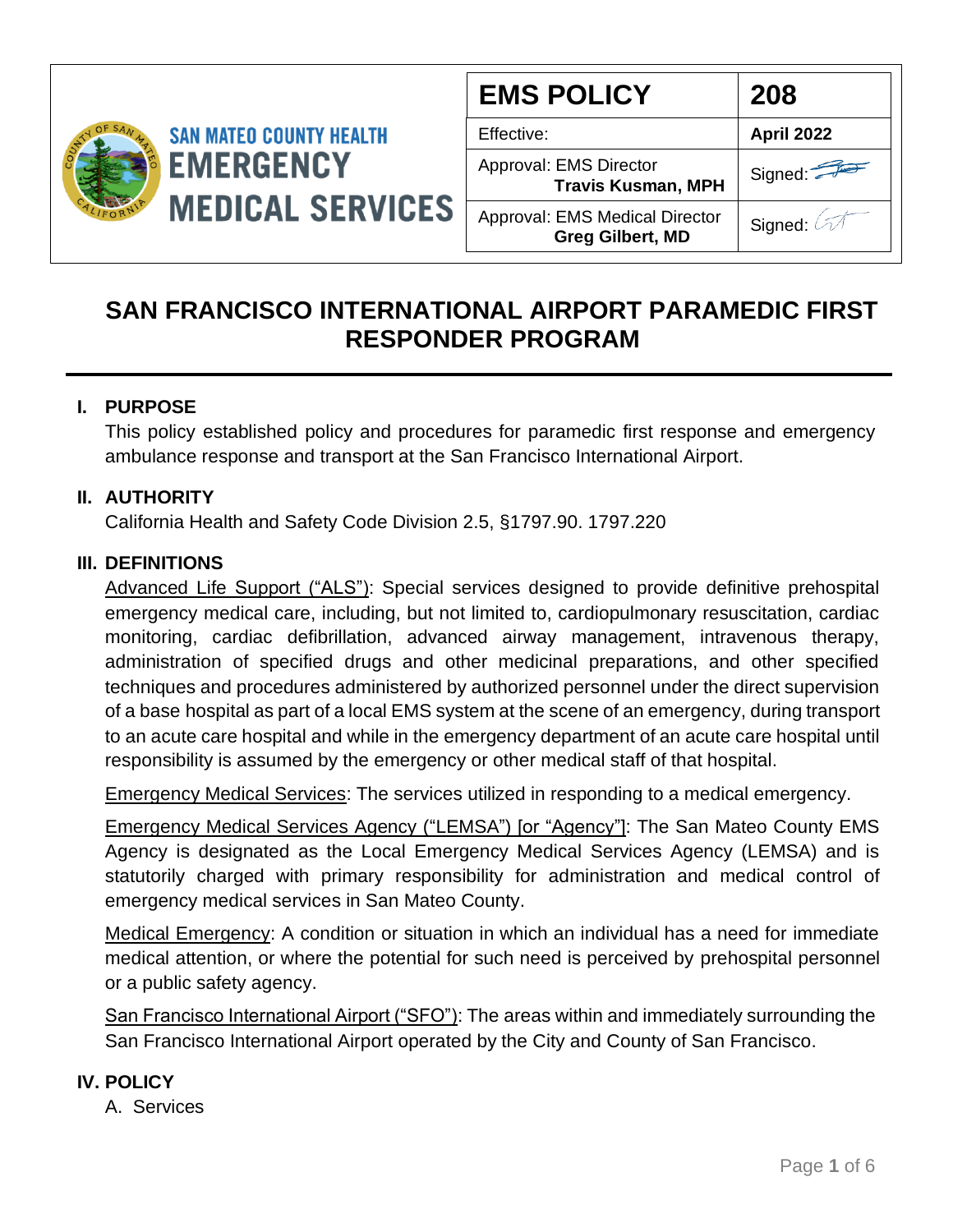

- 1. Emergency ambulance service shall be provided by the emergency ambulance services provider contracted to serve the County of San Mateo's exclusive operating area.
- 2. Advanced Life Support (ALS) first response shall be provided by the San Francisco Fire Department ("SFFD"). All ALS assessment and intervention provided by SFFD at SFO shall be performed by a San Mateo County EMS Agency accredited paramedic.
- B. Dispatch
	- 1. All requests for Emergency Medical Services at SFO will be received by SFO's Communications Center, including those coming in by 9-1-1 and Centrex, which will immediately dispatch the SFFD's airport paramedic first response unit and transfer the call to San Mateo County Public Safety Communications ("PSC") for EMD and emergency ambulance dispatch.
	- 2. When the SFO Medical Clinic requests an EMS response for a clinic patient, the following procedure will be followed (see attached flowchart):



a. If, in the opinion of the Clinic physician, the patient is having a medical emergency,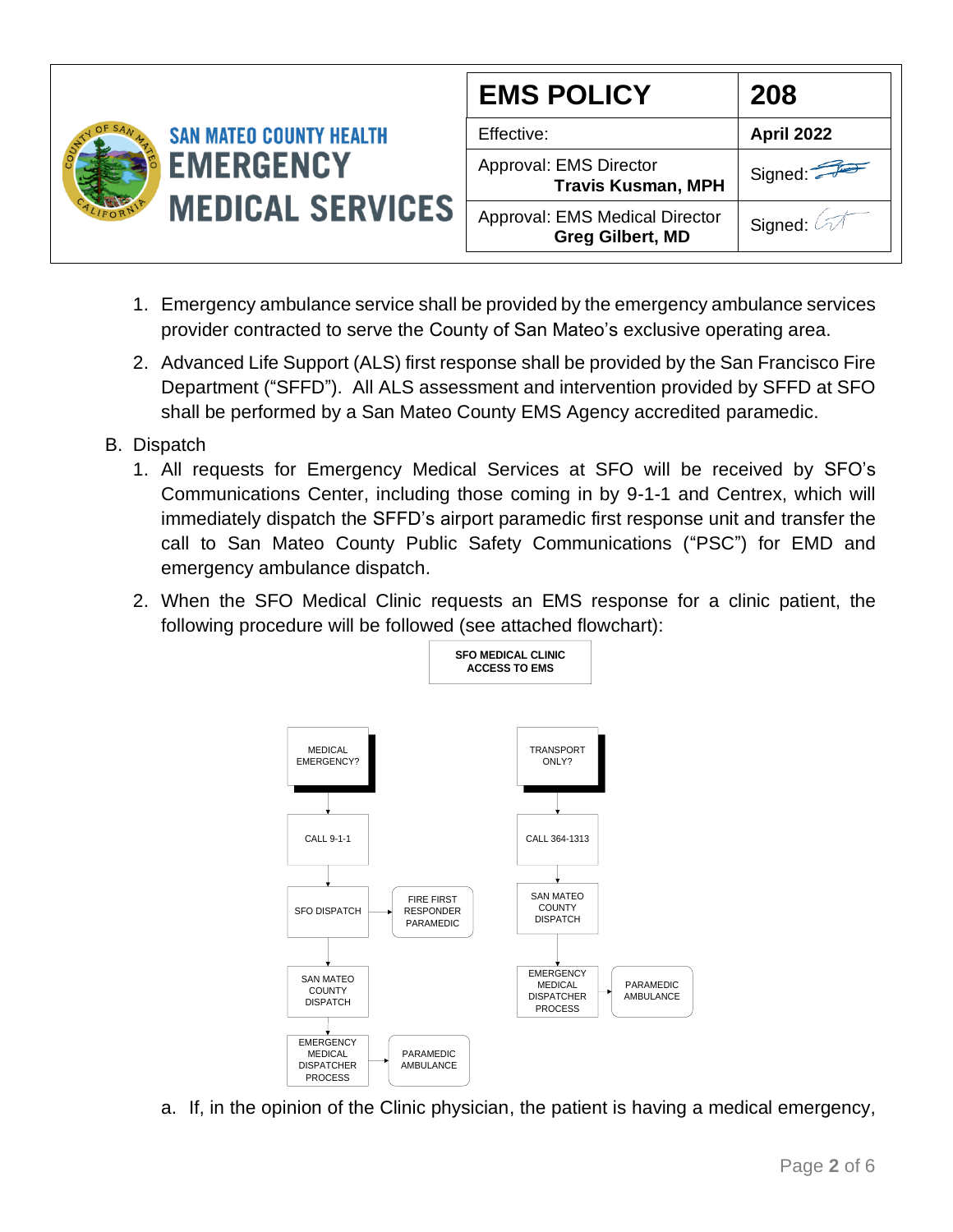|                                                                               |                                                           | <b>EMS POLICY</b>                                   | 208                              |
|-------------------------------------------------------------------------------|-----------------------------------------------------------|-----------------------------------------------------|----------------------------------|
| <b>SAN MATEO COUNTY HEALTH</b><br><b>EMERGENCY</b><br><b>MEDICAL SERVICES</b> |                                                           | Effective:                                          | <b>April 2022</b>                |
|                                                                               |                                                           | Approval: EMS Director<br><b>Travis Kusman, MPH</b> | Signed: $\overline{\phantom{a}}$ |
|                                                                               | Approval: EMS Medical Director<br><b>Greg Gilbert, MD</b> | Signed: $\sqrt{2}$                                  |                                  |

the physician will dial 9-1-1 and relay the information to SFO dispatcher, and then to the PSC dispatcher. The SFO dispatcher will immediately transfer the call to PSC for EMD. The SFO dispatcher will dispatch SFFD's airport paramedic first response unit. The PSC dispatcher will dispatch the emergency ambulance.

- b. If, in the opinion of the Clinic physician, the patient does not require emergency ambulance transport, the physician may contact the PSC dispatcher directly by dialing (650) 364-1313. The Clinic physician may request an ambulance response without a fire service paramedic first response. Specifically, the Clinic physician should ask for an ambulance only response. The PSC dispatcher will ask the physician for additional information using standard emergency medical dispatch protocols. If, based on the information received by the PSC dispatcher, the call meets "Priority 1" criteria, the PSC dispatcher will dispatch the ambulance and immediately contact the SFO Communications Center and request fire first responders to respond to the SFO Medical Clinic.
- c. PSC will document event times and other information on its computer aided dispatch ("CAD") system according to standard procedures. Additionally, PSC will record the fire first responder information (e.g., on scene time) within the CAD narrative section. The fire service first responder will notify PSC upon arrival on-scene via the Red channel.
- C. Base Hospital Medical Direction
	- 1. SFFD paramedics will obtain Base Hospital medical direction, when needed or required by San Mateo County EMS Agency policy or protocol, from Zuckerberg San Francisco General Hospital ("SFGH").
	- 2. The ambulance paramedic will obtain Base Hospital medical direction, when needed or required by San Mateo County EMS Agency policy or protocol, from Stanford Hospital if Base Hospital contact has not already been established by the first responder paramedic. If the first responder paramedic has already established base hospital contact with SFGH, then SFGH will be utilized as the base hospital for the duration of the call.

### **V. COMMUNICATIONS**

A. Cellular Telephones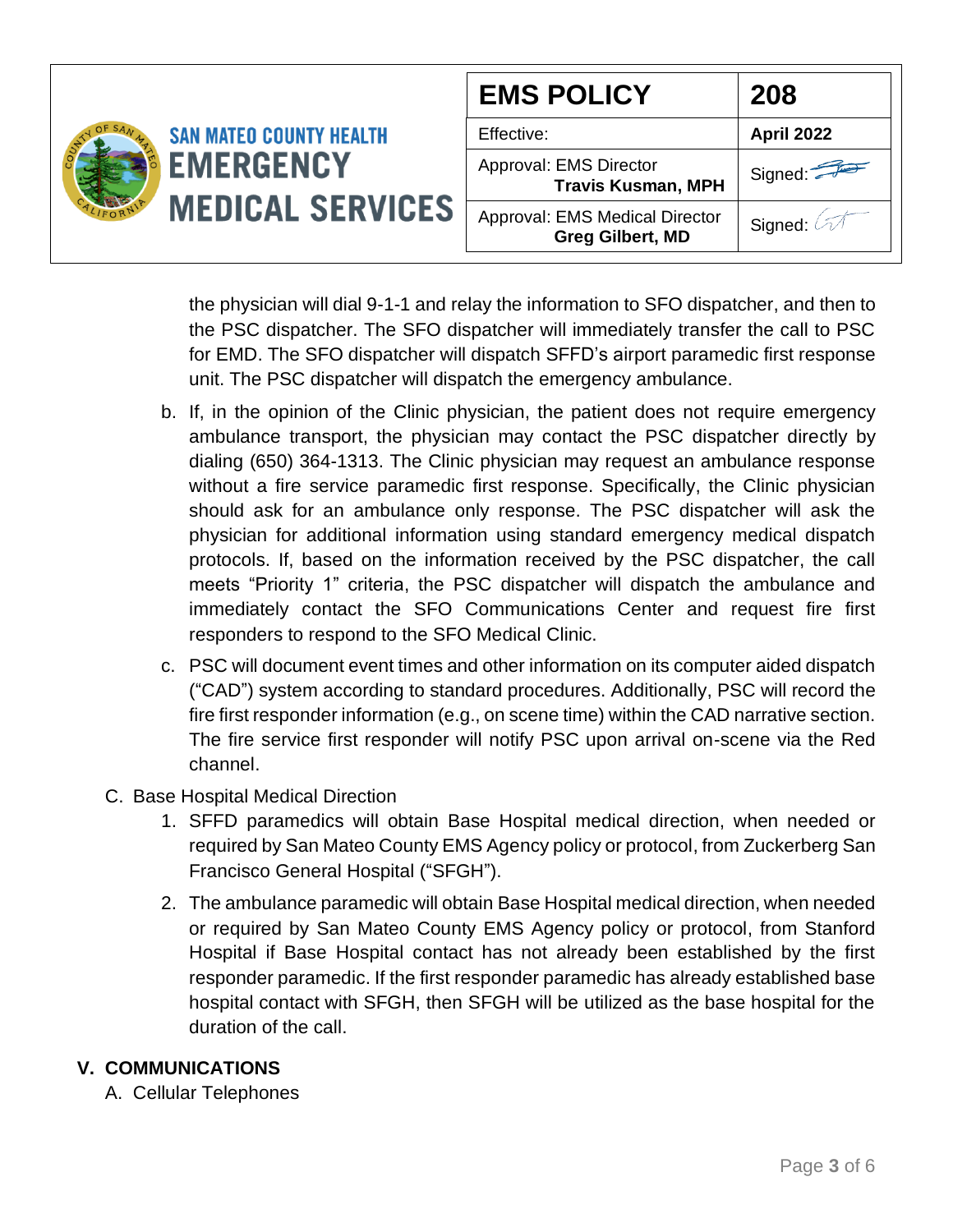

| <b>EMS POLICY</b>                                                | 208        |
|------------------------------------------------------------------|------------|
| Effective:                                                       | April 2022 |
| Approval: EMS Director<br><b>Travis Kusman, MPH</b>              | Signed:    |
| <b>Approval: EMS Medical Director</b><br><b>Greg Gilbert, MD</b> | Signed: 2  |

SFFD paramedics shall always have a cellular telephone available which shall be used for Base Hospital contact.

San Mateo County Phone Numbers:

- 1. Public Safety Communications (650) 363-4981
- 2. San Mateo County EMS Duty Officer through PSC (650) 363-4981

#### San Francisco County Phone Numbers:

- 1. San Francisco Fire and EMS Communications Center (415) 206-7870
- 2. San Francisco County EMS Duty Officer (415) 206-7870
- B. Radio Communications

SFFD paramedics shall always have a portable radio with the Red and Blue channels which will be used to communicate with PSC and San Mateo County ambulance paramedics.

### **VI. MEDICAL DIRECTION, PROTOCOLS AND DOCUMENTATION**

- A. SFFD paramedics shall use San Mateo County EMS Agency policies and protocols. If there is a conflict of treatment between paramedics at scene, Stanford Base Hospital shall be contacted to provide medical direction.
- B. SFFD paramedics shall use the San Francisco County EMS Agency's approved documentation system. SFFD paramedics shall provide a verbal patient assessment and treatment report to the ambulance paramedics as soon as feasibly possible.

#### **VII. QUALITY ASSURANCE AND IMPROVEMENT**

- A. SFFD shall have primary responsibility for quality assurance and improvement for SFFD's SFO paramedic program.
- B. SFFD's SFO paramedic program is required to participate in quality assurance and improvement activities stipulated by the San Mateo County EMS Agency.

### **VIII.PARAMEDIC ACCREDITATION**

All SFFD SFO paramedics shall be meet the requirements of Policy 302 – Paramedic Accreditation and be accredited by the San Mateo County EMS Agency.

### **IX. SIMULTANEOUS RESPONSES AT SFO**